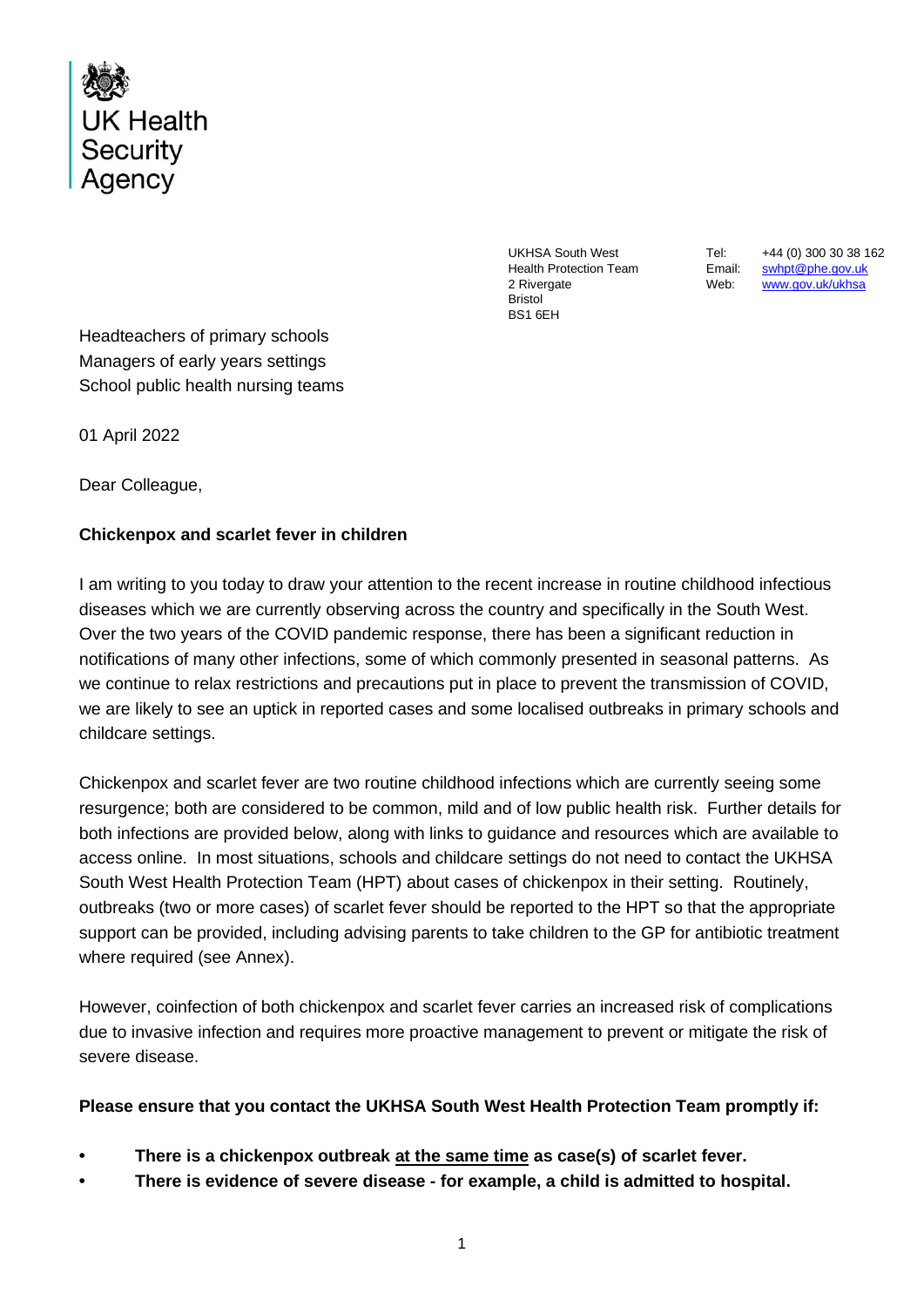Good infection prevention and control - maintaining an ongoing emphasis on environmental cleaning, hand and respiratory hygiene, and ensuring staff and children who are unwell remaining away from the setting, will help reduce transmission of most infections within your setting.

Further advice and guidance can be found online here, including updated advice on managing COVID infections: [https://www.gov.uk/government/publications/health-protection-in-schools-and](https://www.gov.uk/government/publications/health-protection-in-schools-and-other-childcare-facilities)[other-childcare-facilities](https://www.gov.uk/government/publications/health-protection-in-schools-and-other-childcare-facilities)

Additionally, the UKHSA South West Health Protection team hold regular free webinars for early years and education settings. These provide an opportunity to hear about and discuss childhood infectious diseases, infection prevention and control, and outbreak management. Details can be found online here: [https://www.eventbrite.co.uk/e/covid-19-educational-settings-webinar-tickets-](https://www.eventbrite.co.uk/e/covid-19-educational-settings-webinar-tickets-109457638744)[109457638744](https://www.eventbrite.co.uk/e/covid-19-educational-settings-webinar-tickets-109457638744)

Yours sincerely,

Dominic Mellon MSc Dip HEP MEPS FRSPH FFPH Deputy Director for South West UK Health Security Agency South West